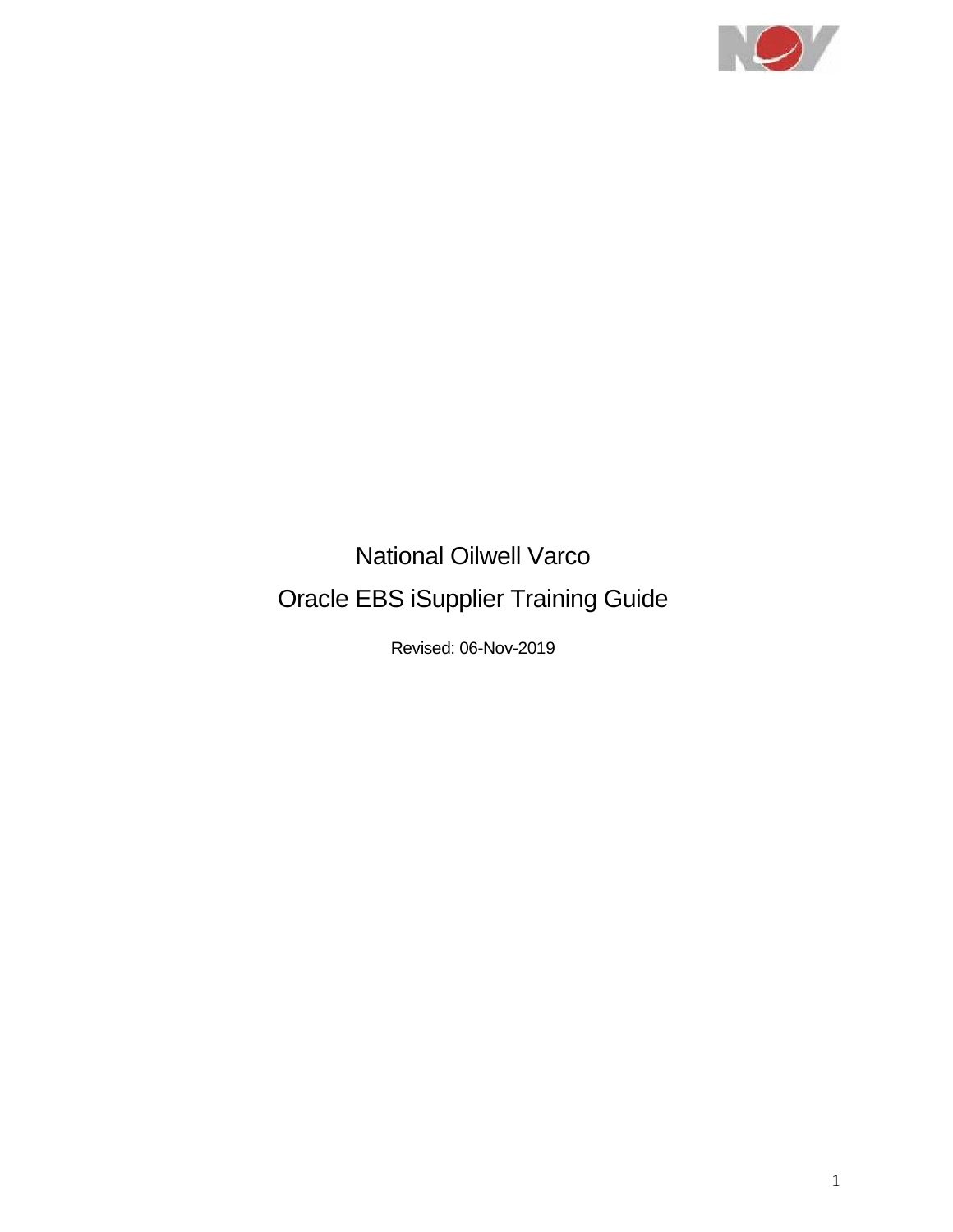

| Revision | Description of change                    | Made | Check | Date     | Approved |
|----------|------------------------------------------|------|-------|----------|----------|
| 01       | Initial Released                         |      |       |          |          |
| 02       | Update Guide for PO Redo date<br>changes | ΤN   | AP    | 11/06/19 | AP       |
|          |                                          |      |       |          |          |

### **Table of Contents**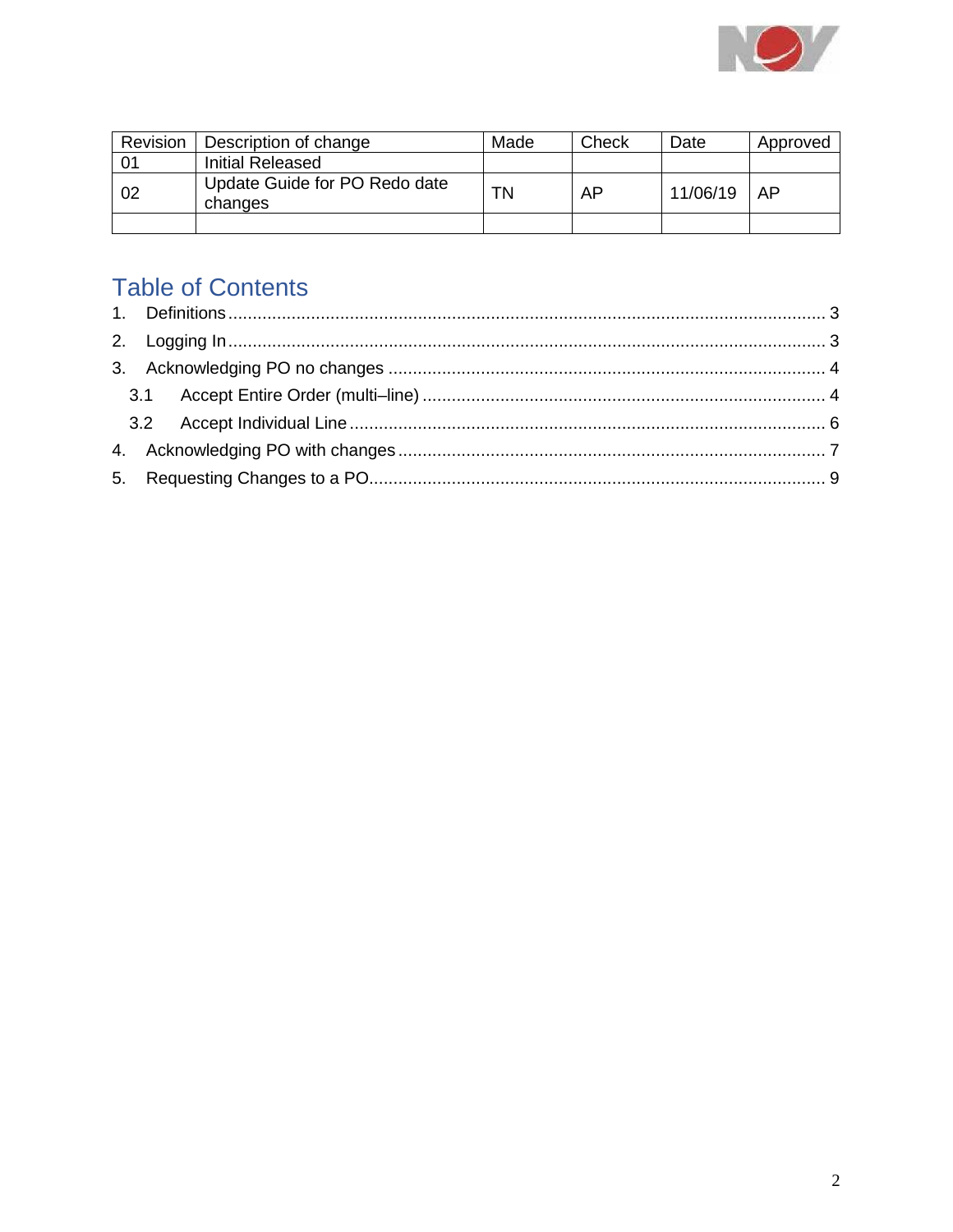

## <span id="page-2-0"></span>**1. Definitions**

| <b>Current field</b>                       | <b>Definition</b>                                                                                                                                     | <b>PO PDF</b>                                  | <b>iSupplier</b>                     | <b>SPDA</b><br>(past due BOT)               |
|--------------------------------------------|-------------------------------------------------------------------------------------------------------------------------------------------------------|------------------------------------------------|--------------------------------------|---------------------------------------------|
| <b>NOV Required</b><br>date<br>(no change) | Moves with ASCP. Updates when<br>NOV needs item at our dock.                                                                                          | Hidden                                         | <b>NOV</b><br>Required<br>date       | Hidden                                      |
| New field<br>(calculated field)            | When NOV expects supplier to have<br>item ready. Planned NOV Dock date<br>- transit time. Must be a calendar<br>work day based on facility calendar.  | Expected<br>Supplier<br><b>Deliver</b><br>date | Expected<br>Supplier<br>Deliver date | Hidden                                      |
| New field                                  | <b>Incoterms – E &amp; F</b> = Date when item<br>will be ready for NOV pickup<br><b>Incoterms – C &amp; D = Date when</b><br>item will be at NOV dock | Promised<br>Supplier<br><b>Deliver</b><br>date | Promised<br>Supplier<br>Deliver date | Promised<br><b>Supplier</b><br>Deliver date |

Incoterms

| <b>Scenario</b>                                            | <b>Incoterms</b> |
|------------------------------------------------------------|------------------|
| Supplier is responsible for the named place of destination | <b>DAP</b>       |
| Supplier arranges shipment using NOV pre-negotiated        | <b>FCA</b>       |
| agreements or NOV arranges shipment                        |                  |

# <span id="page-2-1"></span>**2. Logging In**

- 1. Type https://iprsone.nov.com into your browser to access the iSupplier portal.
- 2. Login using your NOV provided username and password. You can click 'Login Assistance' if you need to obtain a new password.



The **Supplier Home** page displays.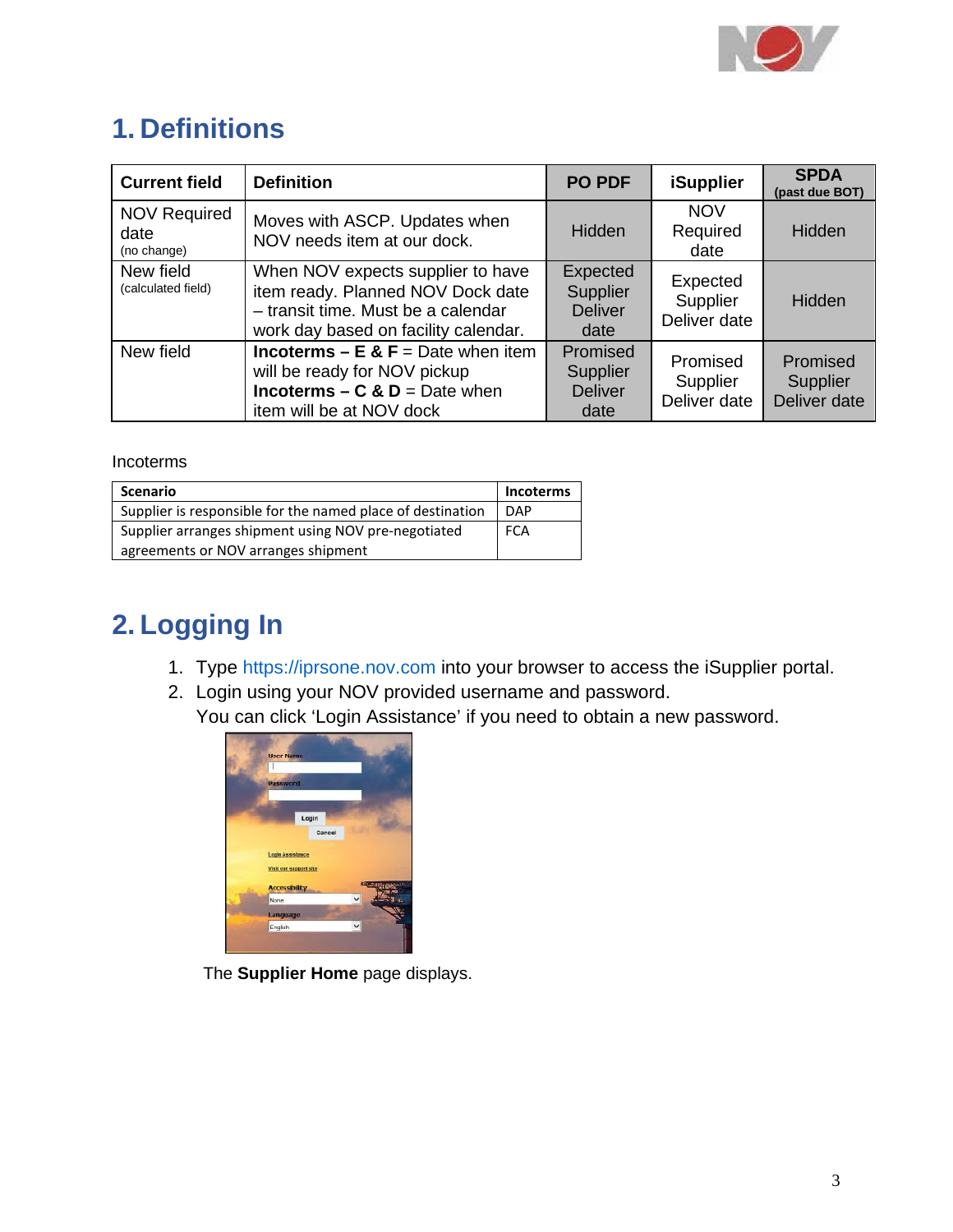

| <b>Supplier Home</b>                                                                  | Orders Shipments Planning Finance Assessments                     |
|---------------------------------------------------------------------------------------|-------------------------------------------------------------------|
| Search PO Number<br>$\overline{\mathbf{v}}$                                           | Go                                                                |
| <b>Notifications</b>                                                                  |                                                                   |
| $\mathbb{R}$ $\mathbb{C}$ $\overline{\mathbb{O}}$ $\mathbb{O}$ $\bullet$ $\mathbb{R}$ |                                                                   |
| Subject                                                                               |                                                                   |
|                                                                                       | US Rig Solutions - Standard Purchase Order 662610.1 requires your |
|                                                                                       | US Rig Solutions - Standard Purchase Order 658060.0 requires your |
|                                                                                       | US Rig Solutions - Standard Purchase Order 007103.0 requires your |
| New Orders                                                                            |                                                                   |
| □ご良→Ⅲ                                                                                 |                                                                   |
| PO Number                                                                             | Order Date                                                        |
| No results found.                                                                     |                                                                   |
|                                                                                       |                                                                   |
| PO Changes                                                                            |                                                                   |
| 日ご春の田                                                                                 |                                                                   |
| PO Number                                                                             | Order Date                                                        |
| 667158                                                                                | 22-Mar-2018 12:05:47                                              |
| Pending Supplier Changes                                                              |                                                                   |
| DCO. II                                                                               |                                                                   |
| PO Number                                                                             | Order Date                                                        |

This **Supplier Home** page displays:

- **Notifications**
- **New Orders**
- **PO Changes**
- **POs Pending Supplier Changes**

### <span id="page-3-0"></span>**3. Acknowledging PO with no changes:**

By acknowledge with no changes, supplier agrees to comply with NOV's purchase order terms and conditions such as:

- 1. Incoterm
- 2. Quality Clauses
- <span id="page-3-1"></span>4. Pricing
- 5. Quantity

3. Expected Supplier Deliver date

#### 3.1Accept Entire Order (multi–line)

1. On the **Supplier Home** page, scroll down to **New Orders**

| E<br><b>New Orders</b> |                      |            |        |                         |
|------------------------|----------------------|------------|--------|-------------------------|
| <b>BCCC</b><br>抽       |                      |            |        |                         |
| PO Number              | <b>Order Date</b>    | Currency   | Amount | <b>Status</b>           |
| 800785                 | 27-Sep-2019 14:07:09 | <b>USD</b> | 200.00 | Requires Acknowledgment |

- 2. Click on **PO number**
- 3. At top right corner of next page, locate **Actions** List, choose **Acknowledge** and click **Go**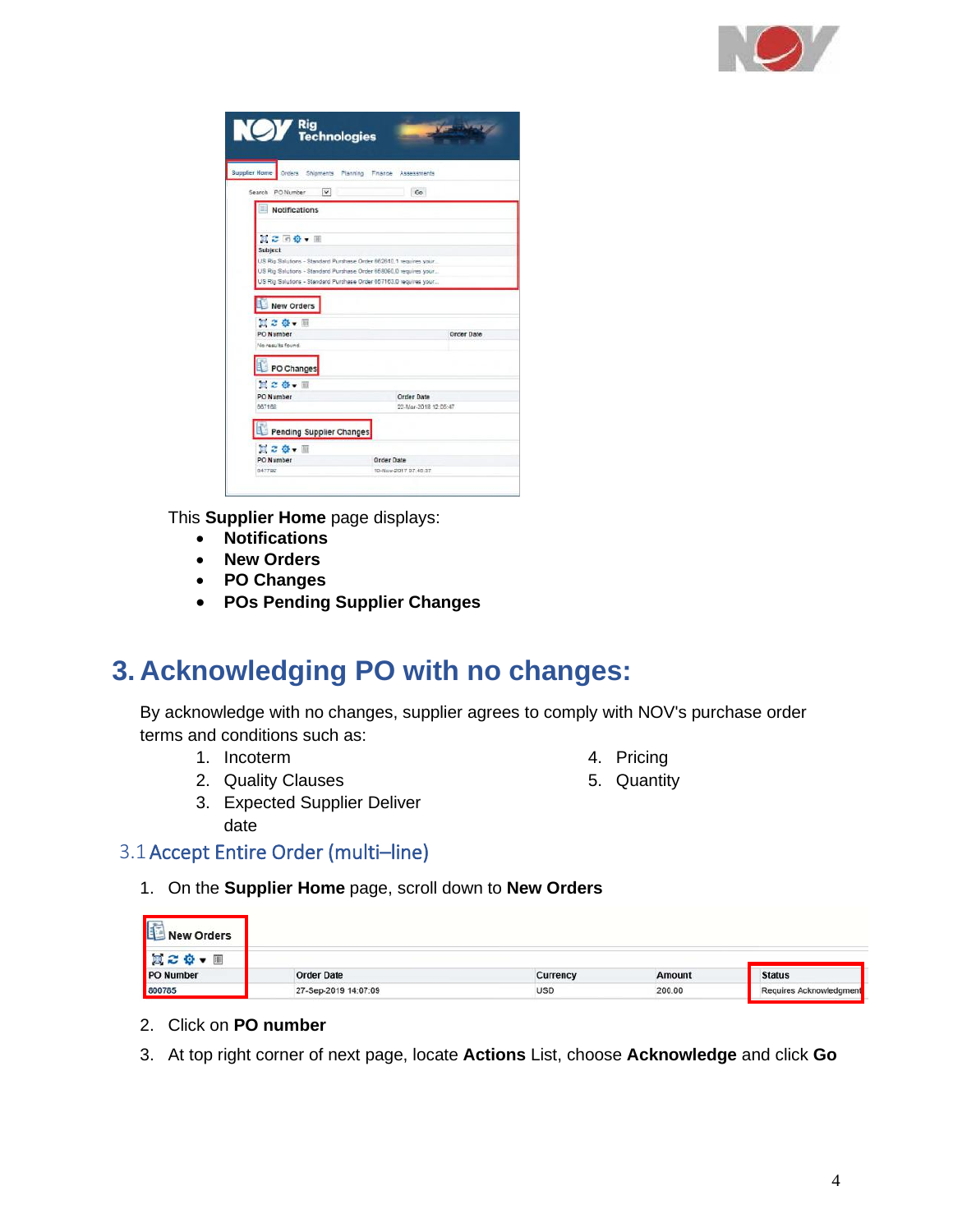

| <b>Actions Acknowledge</b>                                                                                                                  | Go | Export |
|---------------------------------------------------------------------------------------------------------------------------------------------|----|--------|
| Request Changes<br>View Change History<br>Printable View<br><b>View Receipts</b><br>View Invoices<br><b>View Payments</b><br>View Shipments |    |        |

- 4. At the bottom of the next page, locate the **PO Details** field.
- 5. Click the arrow icon to display **Details.**

| <b>PO Details</b>        |                                                        |                             |                           |                      |                                                                                     |                                                                                                                                                                                  |                       |                             |             |                                            |
|--------------------------|--------------------------------------------------------|-----------------------------|---------------------------|----------------------|-------------------------------------------------------------------------------------|----------------------------------------------------------------------------------------------------------------------------------------------------------------------------------|-----------------------|-----------------------------|-------------|--------------------------------------------|
| Personalize "PO Details" |                                                        |                             |                           |                      |                                                                                     |                                                                                                                                                                                  |                       |                             |             |                                            |
|                          | TIP You can cancel the entire order or specific lines. |                             |                           |                      |                                                                                     | TIP Click on the Show link to view shipment details of a line. To split a line into multiple delivery dates, click the split line icon of the desired row and then make changes. |                       |                             |             |                                            |
| Show All Hide All        |                                                        |                             |                           |                      |                                                                                     |                                                                                                                                                                                  |                       |                             |             |                                            |
| Personalize "PO Details" |                                                        |                             |                           |                      |                                                                                     |                                                                                                                                                                                  |                       |                             |             |                                            |
|                          |                                                        |                             |                           |                      |                                                                                     |                                                                                                                                                                                  |                       |                             |             |                                            |
| Details Line Type        | Item/Job                                               | Item Revision Supplier Item |                           | <b>Description</b>   |                                                                                     |                                                                                                                                                                                  | <b>UOM</b> Qtv        |                             |             | Price Amount Note to Supplier              |
|                          | 10049527-049<br>Goods                                  |                             |                           |                      | Circuit Breaker, AF 2000; AT 2000; 690 V; KAIC 100; 3<br>Poles;Fixed;Electronic-LSI |                                                                                                                                                                                  | Each                  | 1250                        | 2,500.00    | Mfg Part Number: ABB, I<br>D3VDGFB00B000XC |
| <b>Shipments</b>         |                                                        |                             |                           |                      |                                                                                     |                                                                                                                                                                                  |                       |                             |             |                                            |
|                          | <b>Shipment Ship-To Location</b>                       |                             | Quantity Price<br>Ordered | Quantity<br>Received | Amount<br>Amount<br>Received                                                        | <b>Expected Supplier Deliver</b><br>Date                                                                                                                                         | <b>Metric</b><br>Date | <b>NOV Required</b><br>Date | Date        | <b>Promised Supplier Deliver</b>           |
|                          | US TX Houston 11929 FM<br>529                          |                             | 2<br>1250                 |                      |                                                                                     | 2,500.00 15-Nov-2019                                                                                                                                                             |                       | 15-Nov-2019                 | 15-Nov-2019 |                                            |

- 6. Review each PO line shipment.
	- Expected Supplier Deliver date (when NOV expects the item to be ready at supplier)
	- Quantity Ordered
	- Promised Supplier Deliver date (based on Incoterm when supplier will have item ready)
		- If item will be delivered to NOV location by supplier, ensure **Incoterms show C or D** and enter date that includes transit time (NOV dock date)
		- If item will be arranged by supplier using NOV account or picked up by NOV, ensure **Incoterms are E or F** and enter a date that is supplier ready to ship date (supplier dock date)
- 7. If you are accepting a PO **without** modifications or changes, scroll to the upper right corner of the page and locate the **Actions** list.

| <b>NOY</b> Fechnologies<br><b>Van Albert</b>                                                   | <b>ORACLE</b> isupplier Portal   | <b>A</b> ⊙ ★ | 登 | Logged in As M HEINRICH@BECKHOFF.COM                    |  | $\omega$ |
|------------------------------------------------------------------------------------------------|----------------------------------|--------------|---|---------------------------------------------------------|--|----------|
| Supplier Home Orders Shipments Planning Finance Assessments                                    |                                  |              |   |                                                         |  |          |
| Purchase Orders   Work Orders Agreements   View Requests Purchase History   RFQ                |                                  |              |   |                                                         |  |          |
| Orders Purchase Orders ><br>Acknowledge for Standard Purchase Order: 671781,0 (Total USD 8.00) |                                  |              |   | Cancel Save Submit Export Actions Accept From Only V Go |  |          |
| Currency=USD                                                                                   |                                  |              |   |                                                         |  |          |
| a Order Information                                                                            |                                  |              |   |                                                         |  |          |
|                                                                                                |                                  |              |   |                                                         |  |          |
|                                                                                                |                                  |              |   |                                                         |  |          |
| Export Actions<br>Submit<br>Save<br>Cancel                                                     | Go<br><b>Accept Entire Order</b> |              |   |                                                         |  |          |
|                                                                                                | <b>Reject Entire Order</b><br>w  |              |   |                                                         |  |          |
|                                                                                                | <b>Printable View</b>            |              |   |                                                         |  |          |
|                                                                                                | View Change History              |              |   |                                                         |  |          |

8. Select from the following: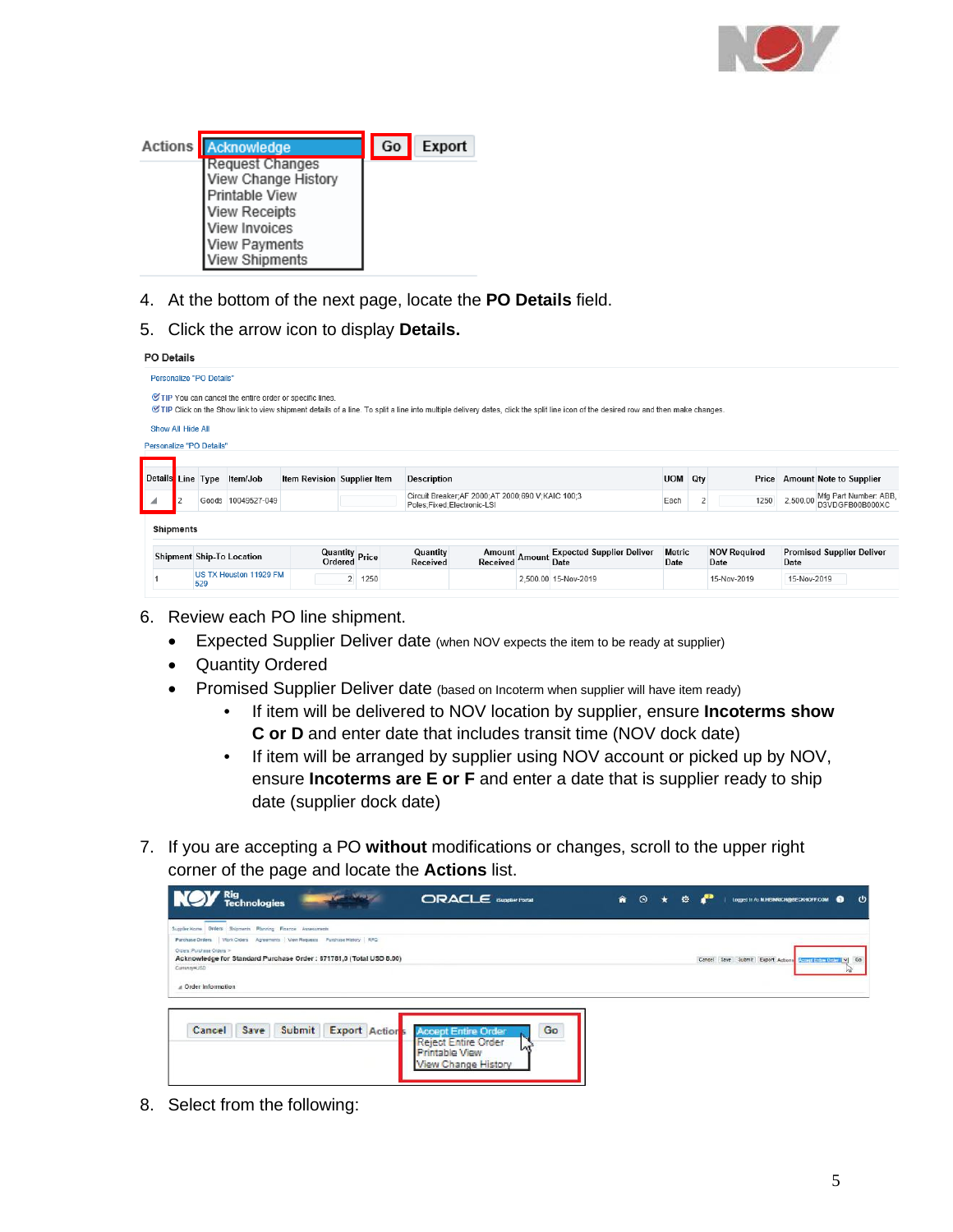

- **Accept Entire Order**
- **Reject Entire Order**
- 9. Click **Go** to next page to Add **Note to Buyer** (if needed).

| <b>Supplier Home</b>                                                           | <b>Orders</b> | <b>Shipments</b>     | Planning                | Finance |            |  |
|--------------------------------------------------------------------------------|---------------|----------------------|-------------------------|---------|------------|--|
| <b>Purchase Orders</b>                                                         |               | Agreements           | <b>Purchase History</b> |         | <b>RFQ</b> |  |
| Supplier Home > View Order Details > Acknowledge for Standard Purchase Order > |               |                      |                         |         |            |  |
| Acknowledge Purchase Order 800785                                              |               |                      |                         |         |            |  |
|                                                                                |               |                      |                         |         |            |  |
| Description                                                                    |               |                      |                         |         |            |  |
| Currency                                                                       |               | <b>USD</b>           |                         |         |            |  |
| Amount                                                                         |               | 200.00               |                         |         |            |  |
| Order Date                                                                     |               | 27-Sep-2019 14:07:09 |                         |         |            |  |
| Action                                                                         |               | Accept               |                         |         |            |  |
| Note to Buyer                                                                  |               | Meet Need by Date    |                         |         |            |  |
|                                                                                |               |                      |                         |         |            |  |
|                                                                                |               |                      |                         |         |            |  |
|                                                                                |               |                      |                         |         |            |  |

10. Click **Submit** to finish the multi-line acknowledgement process. **End** 

#### <span id="page-5-0"></span>3.2Accept Individual Line

Alternatively, you can Accept or Reject individual lines during the acknowledgement process.

1. On the **Supplier Home** page, scroll down to **New Orders**

| <b>New Orders</b> |                      |            |        |                         |
|-------------------|----------------------|------------|--------|-------------------------|
| 画 2 章 ▼ 画         |                      |            |        |                         |
| <b>PO Number</b>  | <b>Order Date</b>    | Currency   | Amount | <b>Status</b>           |
| 800785            | 27-Sep-2019 14:07:09 | <b>USD</b> | 200.00 | Requires Acknowledgment |

- 2. Click on **PO** number
- 3. At top right corner of next page, locate **Actions** List, choose **Acknowledge** and click **Go**



- 4. At the bottom of the next page, locate the **PO Details** field.
- 5. Click the arrow icon to display **Details.**

| $\sim$ pound     |       |                                |                                                                                                      |                                                                                  |                                        |                             |                            |                                          |                                                                                                                   |                                 |                                                                                                                                                                                    |                                                 |
|------------------|-------|--------------------------------|------------------------------------------------------------------------------------------------------|----------------------------------------------------------------------------------|----------------------------------------|-----------------------------|----------------------------|------------------------------------------|-------------------------------------------------------------------------------------------------------------------|---------------------------------|------------------------------------------------------------------------------------------------------------------------------------------------------------------------------------|-------------------------------------------------|
|                  |       |                                |                                                                                                      |                                                                                  |                                        |                             |                            |                                          |                                                                                                                   |                                 |                                                                                                                                                                                    |                                                 |
|                  |       |                                |                                                                                                      |                                                                                  |                                        |                             |                            |                                          |                                                                                                                   |                                 |                                                                                                                                                                                    |                                                 |
|                  |       |                                |                                                                                                      |                                                                                  |                                        |                             |                            |                                          |                                                                                                                   |                                 |                                                                                                                                                                                    |                                                 |
|                  |       |                                |                                                                                                      |                                                                                  |                                        |                             |                            |                                          |                                                                                                                   |                                 |                                                                                                                                                                                    |                                                 |
|                  |       |                                |                                                                                                      |                                                                                  |                                        |                             |                            |                                          |                                                                                                                   |                                 |                                                                                                                                                                                    |                                                 |
|                  |       |                                |                                                                                                      |                                                                                  | <b>Description</b>                     |                             |                            |                                          |                                                                                                                   |                                 |                                                                                                                                                                                    | <b>Amount Note to Supplier</b>                  |
|                  | Goods | 10049527-049                   |                                                                                                      |                                                                                  |                                        |                             |                            |                                          | Each                                                                                                              | 1250                            |                                                                                                                                                                                    | Mfg Part Number: ABB,<br>D3VDGFB00B000XC        |
| <b>Shipments</b> |       |                                |                                                                                                      |                                                                                  |                                        |                             |                            |                                          |                                                                                                                   |                                 |                                                                                                                                                                                    |                                                 |
|                  |       |                                |                                                                                                      |                                                                                  | Quantity<br>Received                   |                             |                            | <b>Expected Supplier Deliver</b><br>Date | Date                                                                                                              | <b>NOV Required</b><br>Date     | Date                                                                                                                                                                               | <b>Promised Supplier Deliver</b>                |
|                  |       |                                |                                                                                                      | $\overline{2}$                                                                   |                                        |                             |                            |                                          |                                                                                                                   | 15-Nov-2019                     |                                                                                                                                                                                    |                                                 |
|                  |       | Show All Hide All<br>Line Type | Personalize "PO Details"<br>Personalize "PO Details"<br>Item/Job<br><b>Shipment Ship-To Location</b> | TIP You can cancel the entire order or specific lines.<br>US TX Houston 11929 FM | <b>Quantity Price</b><br>Ordered Price | Item Revision Supplier Item | Poles:Fixed:Electronic-LSI |                                          | Circuit Breaker; AF 2000; AT 2000; 690 V; KAIC 100; 3<br><b>Amount</b><br>Received Amount<br>2,500.00 15-Nov-2019 | <b>UOM</b> Qty<br><b>Metric</b> | © TIP Click on the Show link to view shipment details of a line. To split a line into multiple delivery dates, click the split line icon of the desired row and then make changes. | Price<br>2,500.00<br>1250<br>15-Nov-2019<br>529 |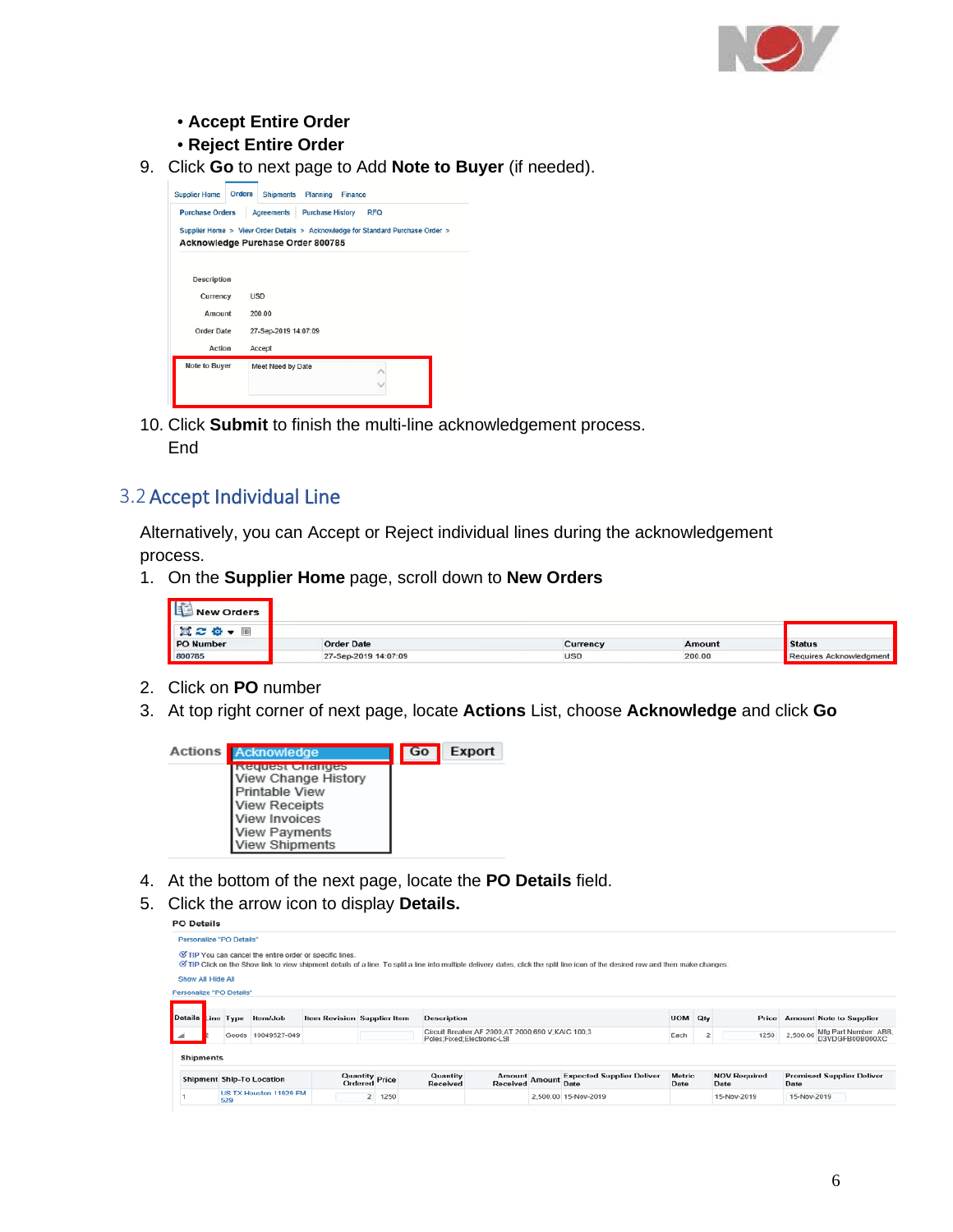

- 6. Review the information for accuracy.
- 7. To accept or reject individual lines in the **PO Details** field, scroll to the right and locate the Action list.
- 8. Select one of the following for **each line** that you want to modify:
	- **Accept**, or
	- **Reject Order** (**Note:** If you reject a line, a mandatory comment is required in the Reason text box.)

| It Effective Date End Effective Date Status |                         | <b>Attachments Split Reason</b> |  | Action |
|---------------------------------------------|-------------------------|---------------------------------|--|--------|
|                                             | Requires Acknowledgment |                                 |  |        |
|                                             |                         |                                 |  |        |
|                                             |                         |                                 |  |        |

9. Click **Submit** to complete the Acknowledgement process

### <span id="page-6-0"></span>**4. Acknowledging PO with changes***:*

1. On the **Supplier Home** page, scroll down to **New Orders**

| <b>New Orders</b><br>. es |                      |            |        |                         |
|---------------------------|----------------------|------------|--------|-------------------------|
| 画記章<br>圃                  |                      |            |        |                         |
| <b>PO Number</b>          | <b>Order Date</b>    | Currency   | Amount | <b>Status</b>           |
| 800785                    | 27-Sep-2019 14:07:09 | <b>USD</b> | 200.00 | Requires Acknowledgment |

- 2. Click on **PO number**
- 3. At the bottom of the next page, locate the **PO Details** field.
- 4. Click the arrow icon to display **Details.**

| <b>PO Details</b>        |     |                                  |                                                        |                                  |                                                                                     |                           |                                                                                                                                                                                    |                       |                             |             |                                                   |
|--------------------------|-----|----------------------------------|--------------------------------------------------------|----------------------------------|-------------------------------------------------------------------------------------|---------------------------|------------------------------------------------------------------------------------------------------------------------------------------------------------------------------------|-----------------------|-----------------------------|-------------|---------------------------------------------------|
| Personalize "PO Details" |     |                                  |                                                        |                                  |                                                                                     |                           |                                                                                                                                                                                    |                       |                             |             |                                                   |
|                          |     |                                  | TIP You can cancel the entire order or specific lines. |                                  |                                                                                     |                           | © TIP Click on the Show link to view shipment details of a line. To split a line into multiple delivery dates, click the split line icon of the desired row and then make changes. |                       |                             |             |                                                   |
| Show All Hide All        |     |                                  |                                                        |                                  |                                                                                     |                           |                                                                                                                                                                                    |                       |                             |             |                                                   |
| Personalize "PO Details" |     |                                  |                                                        |                                  |                                                                                     |                           |                                                                                                                                                                                    |                       |                             |             |                                                   |
| 0.0.0                    |     |                                  |                                                        |                                  |                                                                                     |                           |                                                                                                                                                                                    |                       |                             |             |                                                   |
| Details ine Type         |     | Item/Job                         | Item Revision Supplier Item                            |                                  | <b>Description</b>                                                                  |                           |                                                                                                                                                                                    | UOM Qty               |                             |             | Price Amount Note to Supplier                     |
| ◢                        |     | Goods 10049527-049               |                                                        |                                  | Circuit Breaker, AF 2000; AT 2000; 690 V; KAIC 100; 3<br>Poles:Fixed:Electronic-LSI |                           |                                                                                                                                                                                    | Each                  | 1250                        |             | 2,500.00 Mfg Part Number: ABB,<br>D3VDGFB00B000XC |
| ents ents                |     |                                  |                                                        |                                  |                                                                                     |                           |                                                                                                                                                                                    |                       |                             |             |                                                   |
|                          |     | <b>Shipment Ship-To Location</b> |                                                        | <b>Quantity Price</b><br>Ordered | Quantity<br><b>Received</b>                                                         | Amount Amount<br>Received | <b>Expected Supplier Deliver</b><br>Date                                                                                                                                           | <b>Metric</b><br>Date | <b>NOV Required</b><br>Date | Date        | <b>Promised Supplier Deliver</b>                  |
|                          | 529 | US TX Houston 11929 FM           |                                                        | $\overline{2}$<br>1250           |                                                                                     |                           | 2,500.00 15-Nov-2019                                                                                                                                                               |                       | 15-Nov-2019                 | 15-Nov-2019 |                                                   |

- 5. Review the information for accuracy.
- 6. If you are accepting a **PO with changes** (Pricing / Promised Supplier Delivery Date / QTY), scroll to the upper right corner of the page and locate the **Actions** list.
- 7. Select from the following: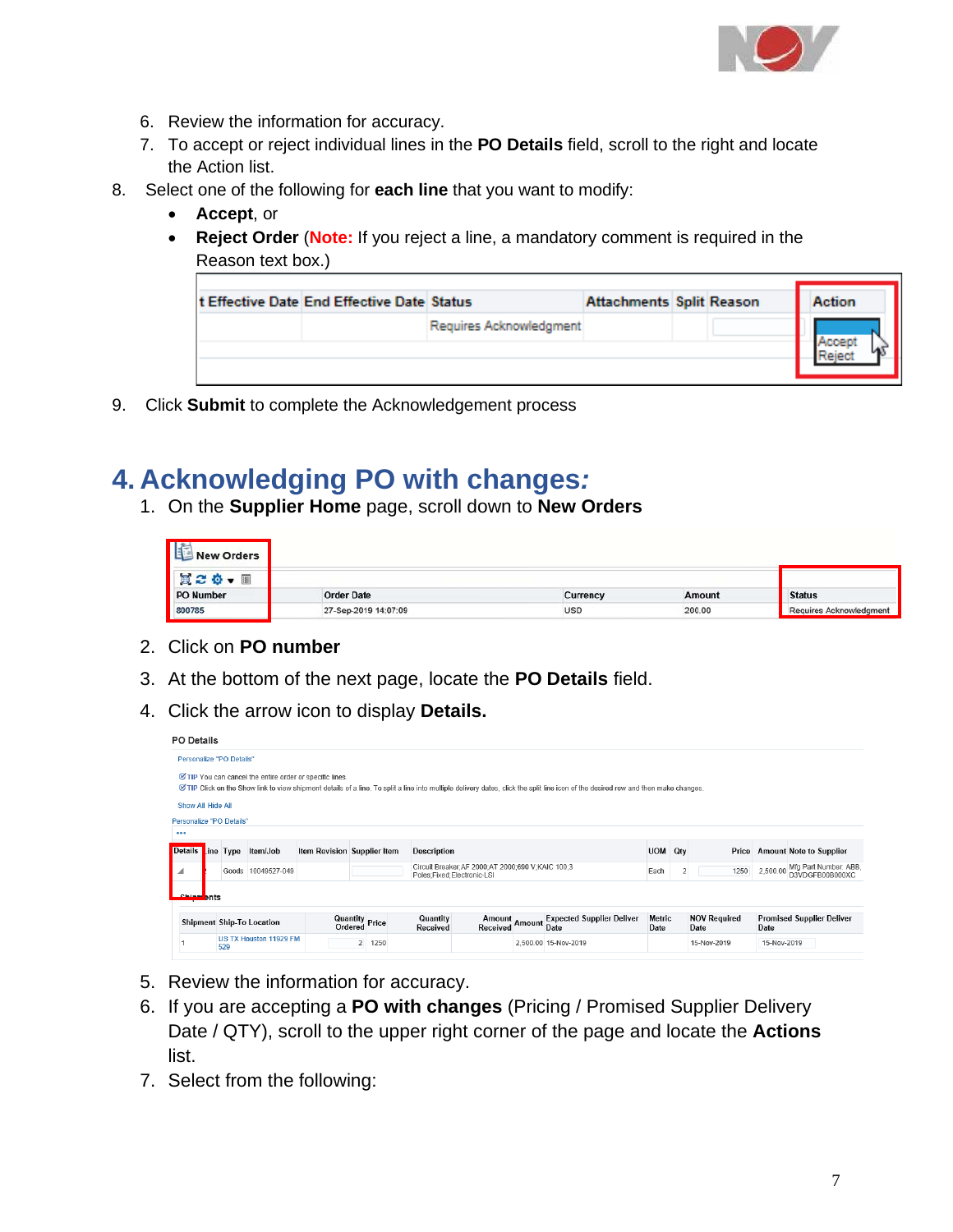

#### • **Request Change**

#### • Click **Go**

| Supplier Home Orders Shipments Planning Finance                                      |                                             |        |
|--------------------------------------------------------------------------------------|---------------------------------------------|--------|
| Agreements Purchase History RFQ<br><b>Purchase Orders</b>                            |                                             |        |
| Orders: Purchase Orders ><br>Standard Purchase Order: 810953, 1 (Total USD 2.500.00) | Actions Request Changes<br>$  \mathbf{v}  $ | Export |
| Cumney» USD                                                                          |                                             |        |
| Personalow "View Order Datai Container"                                              |                                             |        |
| Order Information                                                                    |                                             |        |

8. The **Request Changes for Standard Purchase Orders** page displays.

|                           | <b>Purchase Orders</b> |           | Work Orders                                              | Agreements                      | <b>View Requests</b>                    | Purchase History                                                                                                                       | <b>RFQ</b>                   |                      |                   |
|---------------------------|------------------------|-----------|----------------------------------------------------------|---------------------------------|-----------------------------------------|----------------------------------------------------------------------------------------------------------------------------------------|------------------------------|----------------------|-------------------|
| Orders: Purchase Orders > |                        |           |                                                          |                                 |                                         |                                                                                                                                        |                              |                      |                   |
|                           |                        |           |                                                          |                                 |                                         | Request Changes for Standard Purchase Order : 671765,9 (Total USD 1,676.00)                                                            |                              |                      |                   |
| Currency=USD              |                        |           |                                                          |                                 |                                         |                                                                                                                                        |                              |                      |                   |
|                           |                        |           |                                                          |                                 |                                         |                                                                                                                                        |                              |                      |                   |
|                           |                        |           | <b>Order Information</b>                                 |                                 |                                         |                                                                                                                                        |                              |                      |                   |
|                           |                        |           |                                                          |                                 |                                         |                                                                                                                                        |                              |                      |                   |
|                           |                        |           | <b>General Information</b>                               |                                 |                                         |                                                                                                                                        | <b>Terms and Conditions</b>  |                      |                   |
|                           |                        |           |                                                          | Total 1.676.00                  |                                         |                                                                                                                                        |                              | Payment Terms Net 45 |                   |
|                           |                        |           |                                                          |                                 | Supplier Beckhoff Automation LLC        |                                                                                                                                        |                              | Carrier              |                   |
|                           |                        |           |                                                          | Supplier Site GLO-NAVER-PA/PU   |                                         |                                                                                                                                        |                              |                      | FOB FCA 2010      |
|                           |                        |           |                                                          | Address Naverland 2             |                                         |                                                                                                                                        |                              | <b>Freight Terms</b> |                   |
|                           |                        |           |                                                          | Glostrup, DK 2808               |                                         |                                                                                                                                        | <b>Shipping Control</b>      |                      |                   |
|                           |                        |           |                                                          | Buyer Castain, Elecia Nezrene   |                                         |                                                                                                                                        | <b>Ship-To Address</b>       |                      |                   |
|                           |                        |           |                                                          | Order Date 06-Apr-2018 11:01:30 |                                         |                                                                                                                                        |                              |                      |                   |
|                           |                        |           |                                                          | Supplar                         | Description Test Split line Shipment in |                                                                                                                                        | Address 5100 North Sam He    |                      | Houston, TX 77086 |
|                           |                        |           |                                                          | Status Open                     |                                         |                                                                                                                                        |                              |                      |                   |
|                           |                        |           | Note to Supplier                                         |                                 |                                         |                                                                                                                                        | <b>Bill.To Address</b>       |                      |                   |
|                           |                        |           | <b>Sourcing Document</b>                                 |                                 |                                         |                                                                                                                                        |                              |                      |                   |
|                           |                        |           |                                                          | Organization US Rig Solutions   |                                         |                                                                                                                                        | Address National Oilwell Var |                      |                   |
|                           |                        |           | <b>Supplier Order Number</b>                             |                                 |                                         |                                                                                                                                        |                              | P.O. BOX 4838        |                   |
|                           |                        |           | Attachments None                                         |                                 |                                         |                                                                                                                                        |                              |                      | Houston, TX 77210 |
| <b>PO Details</b>         |                        |           |                                                          |                                 |                                         |                                                                                                                                        |                              |                      |                   |
|                           |                        |           |                                                          |                                 |                                         |                                                                                                                                        |                              |                      |                   |
|                           |                        |           | @ TIP You can cancel the entire order or specific lines. |                                 |                                         |                                                                                                                                        |                              |                      |                   |
|                           |                        |           |                                                          |                                 |                                         |                                                                                                                                        |                              |                      |                   |
|                           |                        |           |                                                          |                                 |                                         |                                                                                                                                        |                              |                      |                   |
|                           |                        |           |                                                          |                                 |                                         | @ TIP Click on the Show link to view shipment details of a line. To split a line into multiple delivery dates, click the split line ic |                              |                      |                   |
|                           | Show All Hide All      |           |                                                          |                                 |                                         |                                                                                                                                        |                              |                      |                   |
|                           |                        |           |                                                          |                                 |                                         |                                                                                                                                        |                              |                      |                   |
| 景念                        |                        |           | Details Line Type Item/Job                               | <b>Hem</b>                      | <b>Supplier Item</b>                    | <b>Description</b>                                                                                                                     |                              |                      |                   |
| ь                         | ۴                      |           | 17770383-                                                | <b>Revision</b>                 |                                         | Control Station Start Stop Station For 2x Motors: Atex/IE                                                                              |                              |                      |                   |
| ь                         | 2                      | Goods 001 | Goods 16500882-                                          |                                 |                                         | E-STOP Red Small Mushroom Maintained<br>HM;Color;15 in;24VDC;USB;3GB;1.4 GHz, 16B CFAS                                                 |                              |                      |                   |

There are two main fields on the page:

- **Order Information**
- **PO Details**
- 9. In the **PO Details** field, click the arrow icons to expand the PO line information for review.



10.Review the **PO lines** and enter any changes that you want to request.

Change options include, but not limited to:

- Quantity Ordered
- Promised Supplier Deliver date
- Supplier Item
- Splitting Line Shipment

|                  |                                   | petans time type itemisob | - item Kevision <b>  Supplier item</b> |                      | <b>Description</b>                                                   |      | now I and                                               | <b>PICE</b> I | <b>Amount Note to Supplier</b> |                                       | Contractor Name Status                |                            | supplier contig it) attachments |                                | <b>KRASOB</b> |          |
|------------------|-----------------------------------|---------------------------|----------------------------------------|----------------------|----------------------------------------------------------------------|------|---------------------------------------------------------|---------------|--------------------------------|---------------------------------------|---------------------------------------|----------------------------|---------------------------------|--------------------------------|---------------|----------|
|                  | Goods                             | 10490074-115              |                                        | HTC-12345            | O-Ring, 220, SAE AS568 Matt Buna-N (Nitrile NBR), 70 A Each          |      |                                                         |               |                                | 12   120,00 NOV Reference Rem. 51300- |                                       | Open                       |                                 |                                |               |          |
| <b>Shipments</b> |                                   |                           |                                        |                      |                                                                      |      |                                                         |               |                                |                                       |                                       |                            |                                 |                                |               |          |
|                  | Shipment Ship To Location         |                           | Quantity<br>Ordered Price              | Quantity<br>Received | Expected Supplier Deliver Metric<br><b>Amount</b><br>Received Amount | Date | NOV Required Promised Supplier Deliver Discount<br>Date | <b>Date</b>   |                                | Date                                  | Start Effective End Effective<br>Date | Status                     |                                 | <b>Attachment</b> Split Reason |               | Action   |
|                  | <b>RS US CA Orange</b><br>Séguola |                           | $+2$<br>10 <sub>1</sub>                |                      | 120.00 18-Nov-2019                                                   |      |                                                         | 22-Dec-2019   |                                |                                       |                                       | Requires<br>Acknowledgment |                                 | <b>Line 1</b>                  | Back Order    | Change V |

<u>na marao amin'ny faritr'i Nord-Amerika dia 48.</u><br>Ny INSEE dia mampiasa ny kaodim-paositra 2008–2014. Ilay kaominina dia kaominina mpikambana amin'ny fivondrona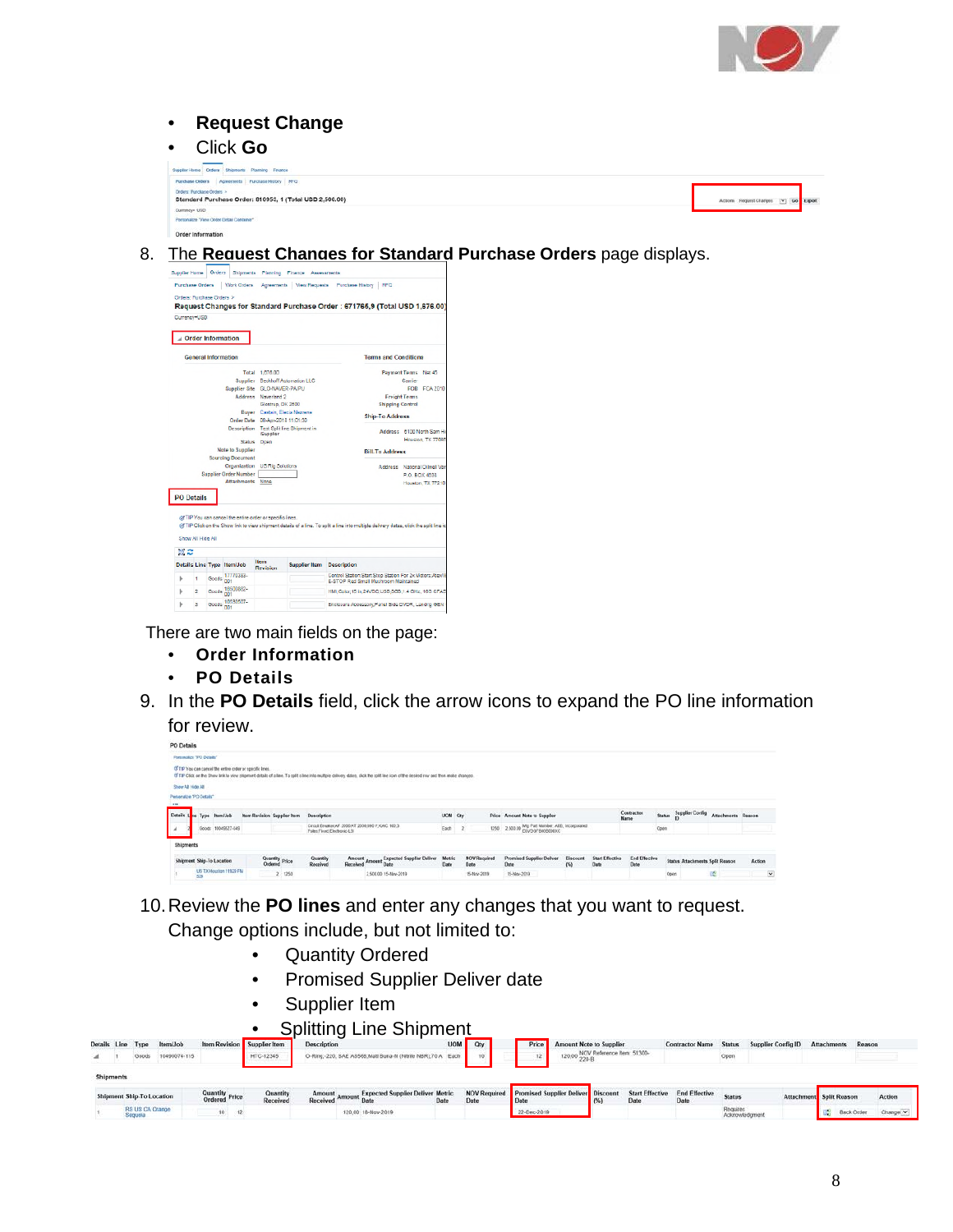

11.Locate the **Action** button at the top or bottom right of the page and click **Submit.**

12.End of instruction.

## <span id="page-8-0"></span>**5. Requesting Changes to a PO:**

1. On the **Supplier Home** page, select **Orders tab**

|         | Purchase Orders Pagreements Purchase History |   |                            |                                | <b>RFO</b>         |
|---------|----------------------------------------------|---|----------------------------|--------------------------------|--------------------|
|         |                                              |   |                            |                                |                    |
|         | <b>Purchase Orders</b>                       |   |                            |                                |                    |
|         |                                              |   |                            |                                |                    |
|         | <b>Views</b>                                 |   |                            |                                |                    |
|         |                                              |   | ₿                          |                                |                    |
|         |                                              |   |                            |                                |                    |
|         |                                              |   |                            |                                |                    |
|         | View All Purchase Orders                     |   |                            | $\overline{\mathsf{v}}$        | Go                 |
|         |                                              |   |                            |                                |                    |
|         | 面容                                           |   |                            |                                |                    |
|         | PO Number<br>Rev                             |   | Operating<br>Unit          | <b>Document</b><br><b>Type</b> | <b>Description</b> |
| Ō       | 800788                                       | ó | US Rig<br>Solutions        | Standard PO                    |                    |
| $\circ$ | 800786                                       | ŧ | US Rig<br>Solutions        | Standard PO                    |                    |
|         | <b><i><u>INNSTERNET</u></i></b>              |   | <b>US Rig</b><br>Solutions | Standard PO                    |                    |

- 2. Scroll down and select the appropriate PO.
- 3. Locate the **Action** button at the top or bottom right of the page
	- Select **Request Changes**

| Click Go<br>٠                                                                                                                  |                                          |
|--------------------------------------------------------------------------------------------------------------------------------|------------------------------------------|
| Orders Shipments Planning Finance<br>Supplier Home                                                                             |                                          |
| Agreements Purchase History RFQ<br><b>Purchase Orders</b>                                                                      |                                          |
| Orders: Purchase Orders ><br>TEST DUM A VIAGO E FEMALE CONTRADORERA<br>Standard Purchase Order: 810953, 1 (Total USD 2,500.00) | Actions Request Changes  V  Go<br>Export |
| Currency= USD                                                                                                                  |                                          |
| Personalize "View Order Detail Container"                                                                                      |                                          |
| Order Information                                                                                                              |                                          |

4. In the **PO Details** field, click the arrow icons to expand the PO line information for review.

| PO Details                                               |                                    |                             |                                                                                                                                                                                     |                       |                             |                                                 |                       |                                |                              |                                        |                    |        |
|----------------------------------------------------------|------------------------------------|-----------------------------|-------------------------------------------------------------------------------------------------------------------------------------------------------------------------------------|-----------------------|-----------------------------|-------------------------------------------------|-----------------------|--------------------------------|------------------------------|----------------------------------------|--------------------|--------|
| Paranolice '9'O Details'                                 |                                    |                             |                                                                                                                                                                                     |                       |                             |                                                 |                       |                                |                              |                                        |                    |        |
| Of TP You can cancel the entire order or specific lines. |                                    |                             | If TIP Click on the Dhew link to view shipment details of a line. To split a line into multiple delivery dates, click the split line icon of the desired row and then make changes. |                       |                             |                                                 |                       |                                |                              |                                        |                    |        |
| Shey All Hds Att                                         |                                    |                             |                                                                                                                                                                                     |                       |                             |                                                 |                       |                                |                              |                                        |                    |        |
| Personaltye "PD Details"                                 |                                    |                             |                                                                                                                                                                                     |                       |                             |                                                 |                       |                                |                              |                                        |                    |        |
|                                                          |                                    |                             |                                                                                                                                                                                     |                       |                             |                                                 |                       |                                | Contractor                   | <b>Supplier Config</b>                 |                    |        |
| Details Line Type hom/Job                                | <b>Item Revision Supplier Item</b> | Description                 |                                                                                                                                                                                     | UCM Ctv               |                             | Price Amount Note to Supplier                   |                       |                                | <b>Name</b>                  | <b>Status</b><br>ID                    | Attachments Reason |        |
| Goods 10049527-049                                       |                                    | Pules Fixed Electronic LSI  | Circuit Etreaker, AF 2000; AT 2000; 690 V KAIC 100:3                                                                                                                                | Each                  |                             | 1250 2.503.09 Mg Part Number: ABB, Incorporated |                       |                                |                              | Cpen                                   |                    |        |
| Shipments                                                |                                    |                             |                                                                                                                                                                                     |                       |                             |                                                 |                       |                                |                              |                                        |                    |        |
| Shipment Ship-To Location                                | Quantity Price                     | <b>Quantity</b><br>Received | Amount Amount Expected Supplier Deliver<br>Received Amount Date                                                                                                                     | <b>Metric</b><br>Date | <b>NOV Required</b><br>Date | <b>Promised Supplier Deliver</b><br>Date        | <b>Elscount</b><br>CS | <b>Start Effective</b><br>Dato | <b>End Effective</b><br>Date | <b>Status Attachments Split Reason</b> |                    | Action |
| US TX Houston 11929 FM<br>529                            | $2 - 1250$                         |                             | 2.500.00 15-Nov-2019                                                                                                                                                                |                       | 15-Nov-2019                 | 15-Nov-2019                                     |                       |                                |                              | Open                                   | 曯                  | ×      |

- 5. Review the **PO lines** and enter any changes that you want to request. Change options include, but not limited to:
	- Quantity Ordered
	- Promised Supplier Deliver date
	- Supplier Item

|              |                            |                 |               |                                    | <b>Splitting Line Shipment</b>                                                           |            |                             |                                          |                        |                                  |                              |               |                    |                         |        |            |
|--------------|----------------------------|-----------------|---------------|------------------------------------|------------------------------------------------------------------------------------------|------------|-----------------------------|------------------------------------------|------------------------|----------------------------------|------------------------------|---------------|--------------------|-------------------------|--------|------------|
| letails Line |                            | <b>Item/Job</b> |               | <b>Item Revision</b> Supplier Item | Description                                                                              | <b>UOM</b> | Oty                         | Price                                    | mount Note to Supplier |                                  | <b>Contractor Name</b>       | <b>Status</b> | Sunglier Config ID | Attachments             | Reason |            |
| â            | Goods                      | 10490074-115    |               | HTC-12345                          | NBR):70 A Each<br><b>BARAR</b><br>Matt Rung-N (Nitrile)<br>0.85 <sub>0</sub><br>220. SAF |            | 10                          |                                          |                        | 120,00 NOV Reference hem. 51300- |                              | Open          |                    |                         |        |            |
| Shipments    |                            |                 |               |                                    |                                                                                          |            |                             |                                          |                        |                                  |                              |               |                    |                         |        |            |
|              | Shipment Ship-To Location  |                 | Quantity Pice | Quantity<br>Received               | Amount Amount Expected Supplier Deliver Metric<br>Received<br>Date                       | Date       | <b>NOV Required</b><br>Date | <b>Promised Supplier Deliver</b><br>Date | <b>Discount</b><br>(5) | <b>Start Effective</b><br>Date   | <b>End Effective</b><br>Date | <b>Status</b> |                    | Attachment Split Reason |        | Action     |
|              | RS US CA Orange<br>Seguoia |                 | 10            |                                    | 120.00 15-Nov-2019                                                                       |            |                             | 22-Dec-2019                              |                        |                                  |                              | Requires      |                    |                         |        | Change [V] |

- 6. Locate the **Action** button at the top or bottom right of the page and click **Submit.**
- 7. End of instruction.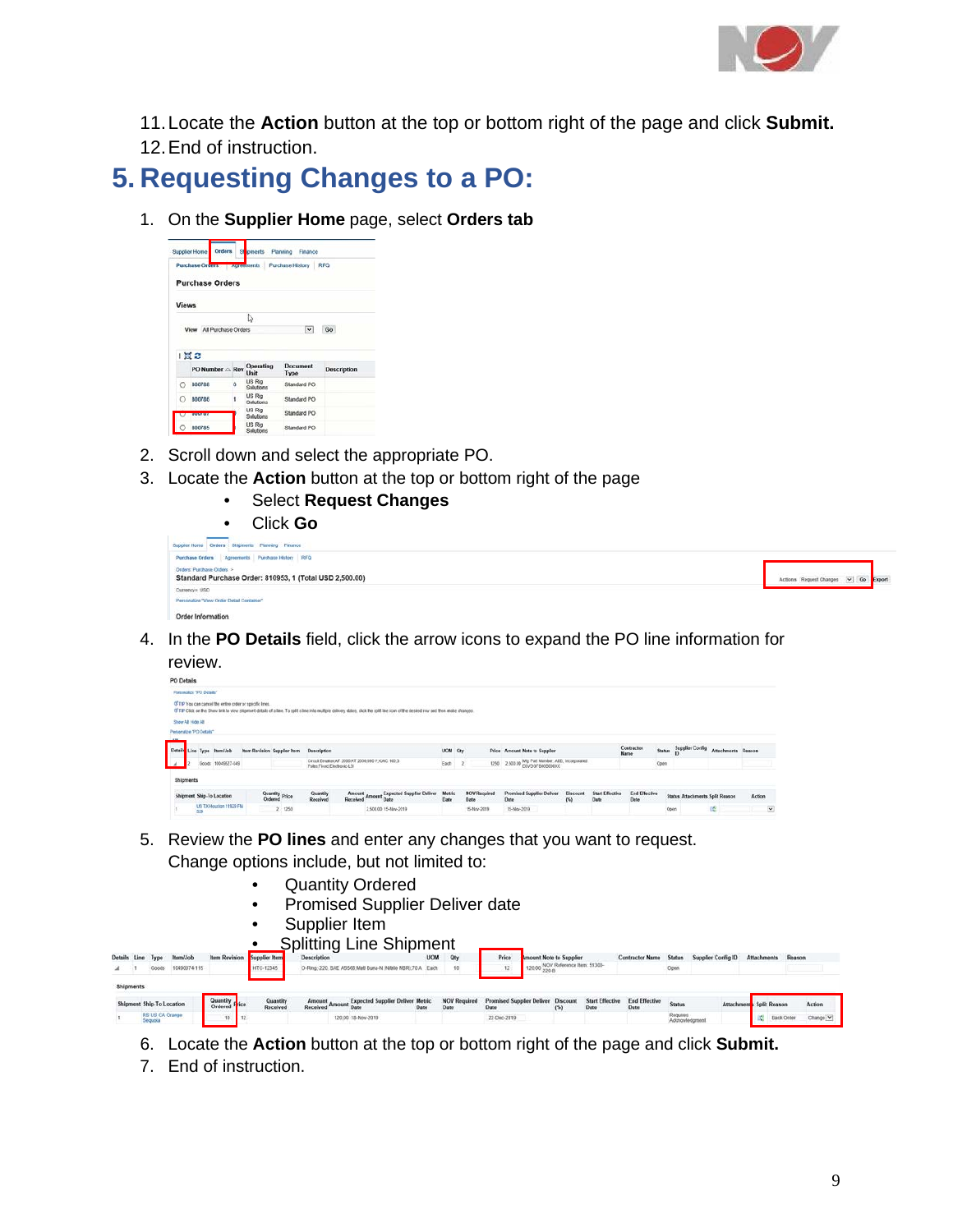

### **6. Creating and Submitting Invoices:**

1. On the **Supplier Home** page, select the **Finance** tab.



2. At the top right corner of the page, locate **Create Invoice with a PO** and click **Go**.



3. The **Create Invoice: Purchase Orders** page displays.

| <b>View Invoices</b><br><b>Create Invoices</b><br><b>View Payments</b> |                    |
|------------------------------------------------------------------------|--------------------|
|                                                                        |                    |
| <b>Purchase Orders</b>                                                 |                    |
| Create Invoice: Purchase Orders                                        |                    |
|                                                                        |                    |
|                                                                        |                    |
| Search                                                                 |                    |
|                                                                        |                    |
| Note that the search is case insensitive<br>Purchase Order Number      |                    |
| <b>Purchase Order Date</b>                                             | 箔<br>(25-Sep-2019) |
| <b>Buyer</b>                                                           | $Q =$              |

4. In the **Purchase Order Number** field, enter the PO number to be invoiced and click **Go**.

|                                                | <b>Finance</b><br><b>Shipments</b><br>Planning |                    |                              |
|------------------------------------------------|------------------------------------------------|--------------------|------------------------------|
| <b>View Invoices</b><br><b>Create Invoices</b> | <b>View Payments</b>                           |                    |                              |
|                                                |                                                |                    |                              |
|                                                | <b>Purchase Orders</b>                         |                    |                              |
| <b>Create Invoice: Purchase Orders</b>         |                                                |                    |                              |
|                                                |                                                |                    |                              |
|                                                |                                                |                    |                              |
| Search                                         |                                                |                    |                              |
| Note that the search is case insensitive       |                                                |                    |                              |
|                                                | Purchase Order Number                          | 800785             | ×                            |
|                                                |                                                |                    |                              |
|                                                | <b>Purchase Order Date</b>                     | (25-Sep-2019)      | te.                          |
|                                                | <b>Buver</b>                                   |                    | $Q = 2$                      |
|                                                | Organization                                   |                    |                              |
|                                                |                                                |                    | $Q \cong$                    |
|                                                |                                                | Clear<br><b>Go</b> |                              |
| 真ご同様、画                                         |                                                |                    |                              |
| <b>PO Number</b>                               | Line                                           | <b>Shipment</b>    | <b>Advances or Financing</b> |

5. Select the PO lines to be added click the **Add to Invoice** tab and click **Next.**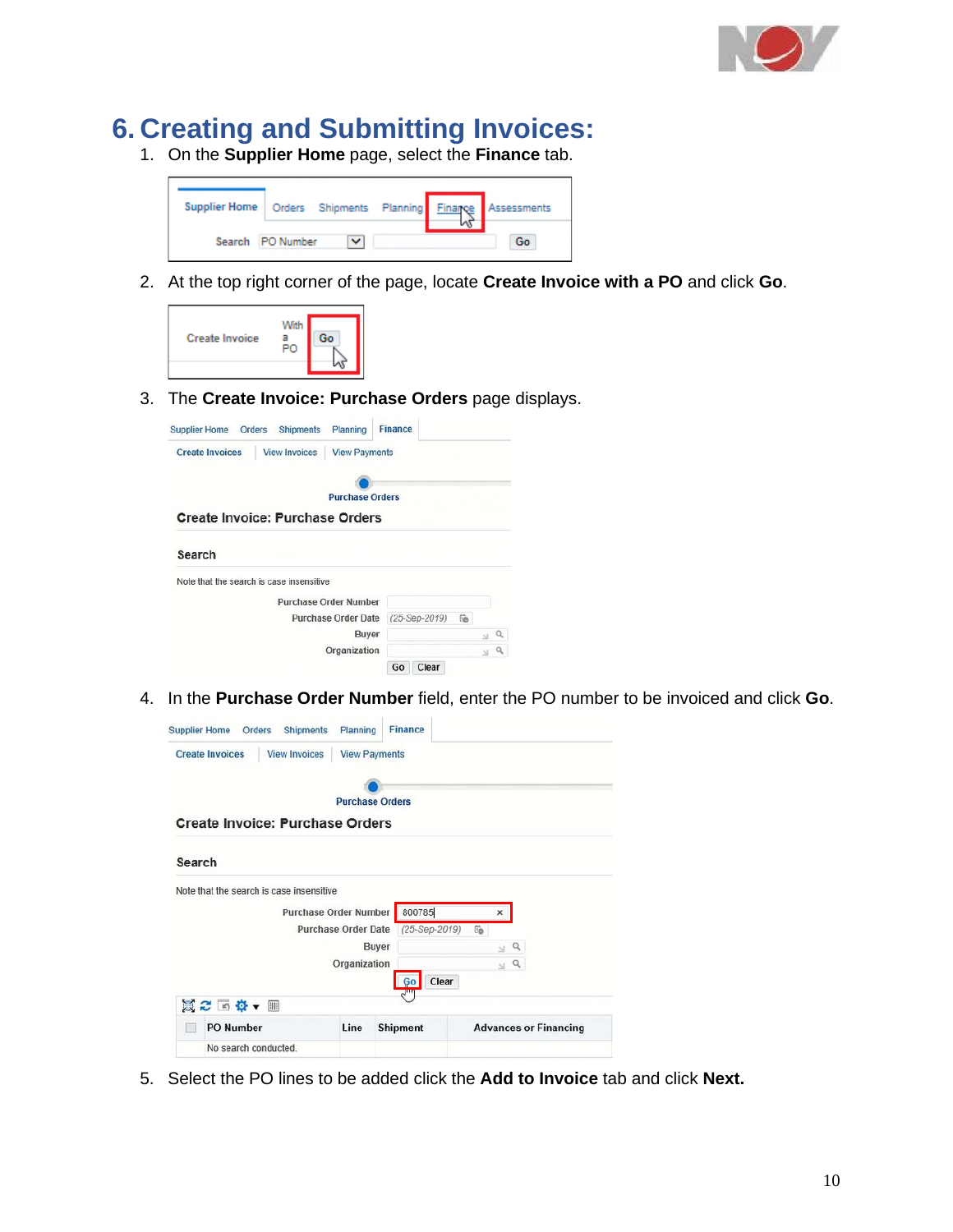

| <b>Supplier Home</b><br>Orders           | <b>Shipments</b><br>Planning                 | <b>Finance</b>                                                                                      |                     |
|------------------------------------------|----------------------------------------------|-----------------------------------------------------------------------------------------------------|---------------------|
| <b>Create Invoices</b>                   | <b>View Invoices</b><br><b>View Payments</b> |                                                                                                     |                     |
|                                          |                                              |                                                                                                     |                     |
|                                          |                                              | <b>Purchase Orders</b>                                                                              |                     |
| Create Invoice: Purchase Orders          |                                              |                                                                                                     |                     |
|                                          |                                              |                                                                                                     |                     |
| Search                                   |                                              |                                                                                                     |                     |
| Note that the search is case insensitive |                                              |                                                                                                     |                     |
|                                          | <b>Purchase Order Number</b>                 | 800785                                                                                              |                     |
|                                          | <b>Purchase Order Date</b>                   | (25-Sep-2019)<br>lie.                                                                               |                     |
|                                          |                                              | Buyer                                                                                               | Q<br>$\mathbb{N}$   |
|                                          | Organization                                 |                                                                                                     | $\alpha$<br>$^{51}$ |
|                                          |                                              | Clear<br>Go                                                                                         |                     |
| <b>Select Items:</b>                     | Add to Invoice                               | 真之 「 な - 皿 -                                                                                        |                     |
| ⊽                                        |                                              | PO Number $\mathbf{v}$ Line $\triangle$ Shipment $\triangle$ Advances or Financing Item Description |                     |
| 800785<br>☑                              | 1                                            | ⊓                                                                                                   | PLC, Communication  |
| ⊽<br>800785                              | $\overline{2}$<br>1                          | П                                                                                                   | PLC, Communication  |

If necessary, you can remove individual lines by clicking the **Remove from Invoice** tab.

| Select Items: Remove from Invoice    圓 2 回 登 ▼ |  | 狐 |                                          |
|------------------------------------------------|--|---|------------------------------------------|
|                                                |  |   | PO Number sine Shipment Item Description |
| 800785                                         |  |   | PLC, Communication;Interface I           |
| 800785                                         |  |   | PLC, Communication;Interface I           |

The following fields (with asterisks) are mandatory.

- **Supplier** section: **Remit to**
- **Invoice** section: **Invoice Number**
- **Customer** section: **Customer: Customer Tax Payer ID**

| Supplier |                                     |                                          |                                                                          | Invoice |                            |        |            |          |
|----------|-------------------------------------|------------------------------------------|--------------------------------------------------------------------------|---------|----------------------------|--------|------------|----------|
|          |                                     |                                          | Supplier Mistras Group, Incorporated dba Mistras Group Services Division |         | <b>Invoice Number</b>      |        |            |          |
|          |                                     | The Boone IB 23 324587                   |                                                                          |         | Invoice Date 10-Oct-2019   |        |            |          |
|          |                                     | Remit To HOU-10980-PA/PU v Q             |                                                                          |         | Invoice Type Invoice       | $\vee$ |            |          |
|          |                                     | Address 10980 Metronome Houston TX 77043 |                                                                          | 1d      | Currency USD               |        |            |          |
|          | <b>Remit To Bank Account</b>        |                                          | $\alpha$                                                                 |         | <b>Invoice Description</b> |        |            |          |
|          | <b>Unique Remittance Identifier</b> |                                          |                                                                          |         |                            |        |            |          |
|          | <b>Remittance Check Digit</b>       |                                          |                                                                          |         |                            |        | Attachment | None Add |
| Customer |                                     |                                          |                                                                          |         |                            |        |            |          |
|          |                                     | " Customer Tax Payer ID 76-0488987       | $P_{M}$                                                                  |         |                            |        |            |          |
|          |                                     |                                          | Customer Name National Oilwell Varco, L.P.                               |         |                            |        |            |          |
|          |                                     |                                          | Address 10000 Richmond Ave Houston 77042 US                              |         |                            |        |            |          |

- 6. In the **Supplier** section, locate the **Remit to** text box.
	- Enter **%** in the text box and Click the **Magnifying Glass Icon** to begin the search
	- Select the appropriate **Supplier** and click **Select**.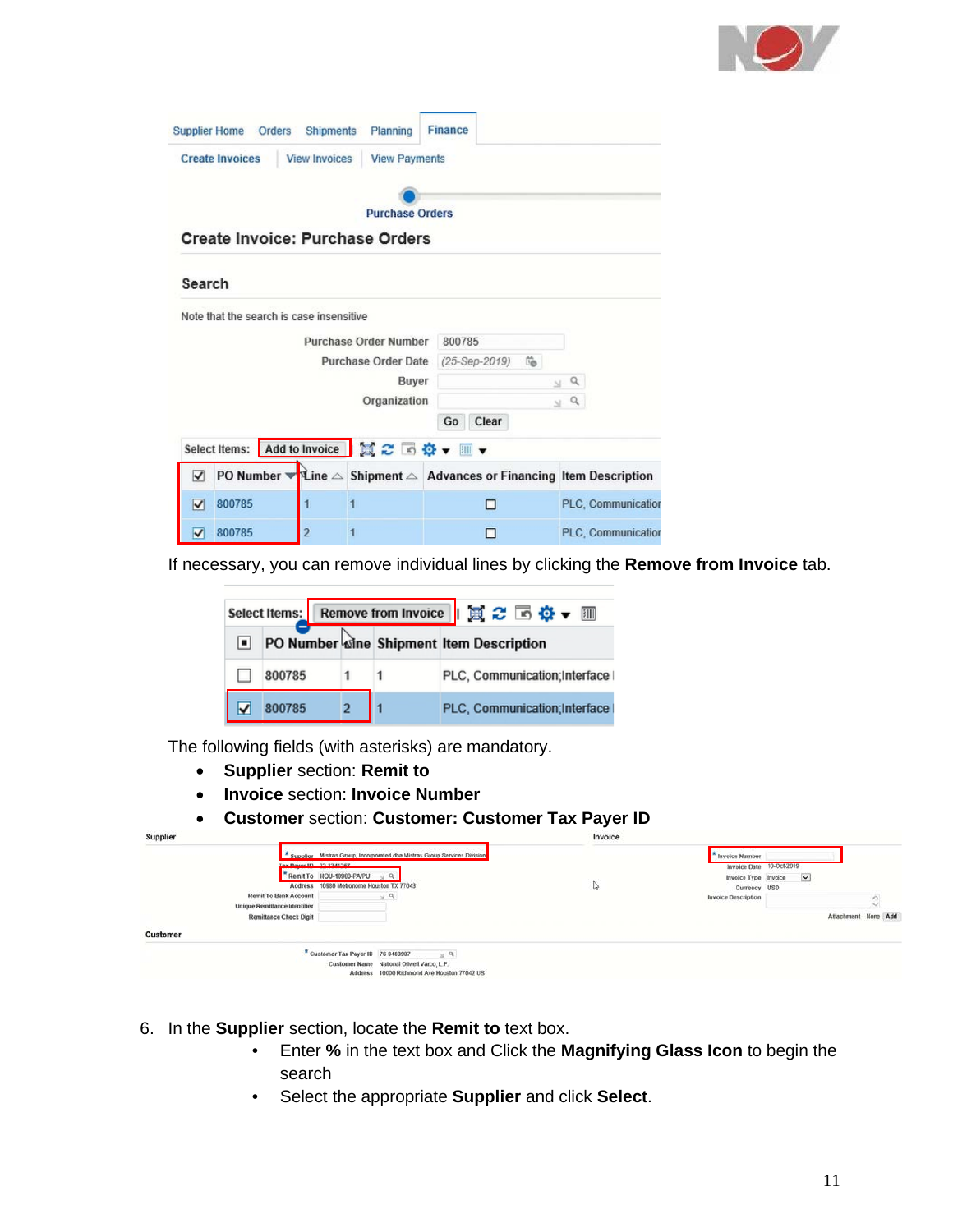

| ×<br><b>Supplier</b><br><b>Tax Payer ID</b><br>×<br><b>Remit To</b><br>Address<br><b>Remit To Bank Account</b><br><b>Unique Remittance Identifier</b><br><b>Remittance Check Digit</b> | Mistras Group, Incorporated dba Mistras Group Services Division<br>22-3341267<br>HOU-10980-PA/PU<br>10980 Metronome Houston TX 77043<br>Q<br>$\mathbb{N}$ |                             |                                             |                                  |
|----------------------------------------------------------------------------------------------------------------------------------------------------------------------------------------|-----------------------------------------------------------------------------------------------------------------------------------------------------------|-----------------------------|---------------------------------------------|----------------------------------|
| Search and Select: Remit To                                                                                                                                                            |                                                                                                                                                           |                             |                                             | Cancel Select                    |
| Search                                                                                                                                                                                 |                                                                                                                                                           |                             |                                             |                                  |
| To find your item, select a filter item in the pulldown list and enter a value in the text field, then select the "Go" button.                                                         |                                                                                                                                                           |                             |                                             |                                  |
| Go<br>Search By Remit To V HOU-10980-PAPU<br>Results                                                                                                                                   |                                                                                                                                                           |                             |                                             |                                  |
|                                                                                                                                                                                        |                                                                                                                                                           |                             |                                             |                                  |
| Quick Select<br>Supplier <<br>$\infty$<br>a,<br>Mistras Group, Incorporated dba Mistras Group Services Division                                                                        |                                                                                                                                                           | Remit To<br>HOU-10980-PA/PU | Address<br>10980 Metronome Houston TX 77043 | Organization<br>US Rig Solutions |

- 7. In the **Invoice** section on the right side of the page.
	- In the **Invoice Number** text box, enter your **Invoice Number**
	- Enter **Invoice Description** (if needed)

| <b>Invoice Number</b>      |                        |                   |      |     |
|----------------------------|------------------------|-------------------|------|-----|
| <b>Invoice Date</b>        | 10-Oct-2019            |                   |      |     |
| <b>Invoice Type</b>        | Invoice<br>$\check{ }$ |                   |      |     |
| Currency                   | USD                    |                   |      |     |
| <b>Invoice Description</b> |                        |                   |      |     |
|                            |                        | <b>Attachment</b> | None | Add |

- 8. In the **Customer** section, locate the **Customer Tax Payer ID** text field.
	- Enter **%** in the text box and Click the **Magnifying Glass Icon** to begin the search
	- Select the appropriate **Tax Payer ID** and click **Select**.

| *                                          | <b>Customer Tax Payer ID</b><br>Address                                                                                              | 76-0488987<br>Customer Name National Oilwell Varco, L.P.<br>10000 Richmond Ave Houston 77042 US |                             |                         |                                       |        |
|--------------------------------------------|--------------------------------------------------------------------------------------------------------------------------------------|-------------------------------------------------------------------------------------------------|-----------------------------|-------------------------|---------------------------------------|--------|
| Search and Select: Customer Tax Payer ID   |                                                                                                                                      |                                                                                                 |                             |                         |                                       | Select |
| Search                                     |                                                                                                                                      |                                                                                                 |                             |                         |                                       |        |
| Search By Registration Number V 76-0488987 | To find your item, select a filter item in the pulldown list and enter a value in the text field. then select the "Go" button.<br>Go |                                                                                                 |                             |                         |                                       |        |
| <b>Results</b>                             |                                                                                                                                      |                                                                                                 |                             |                         |                                       |        |
| Quick Select<br>Registration Number A      | Legal Entity                                                                                                                         |                                                                                                 | <b>Legislative Category</b> | Country Of Registration | <b>Legal Address</b>                  |        |
| 76-0488987                                 |                                                                                                                                      | National Otherst Varco, L.P.<br>Income Tax                                                      | US:                         |                         | 10000 Richmond Ave Houston Hams 77042 |        |

9. Click **Next (3 times)** to **Review** information on each tab. Note the total located at the bottom right of the page.